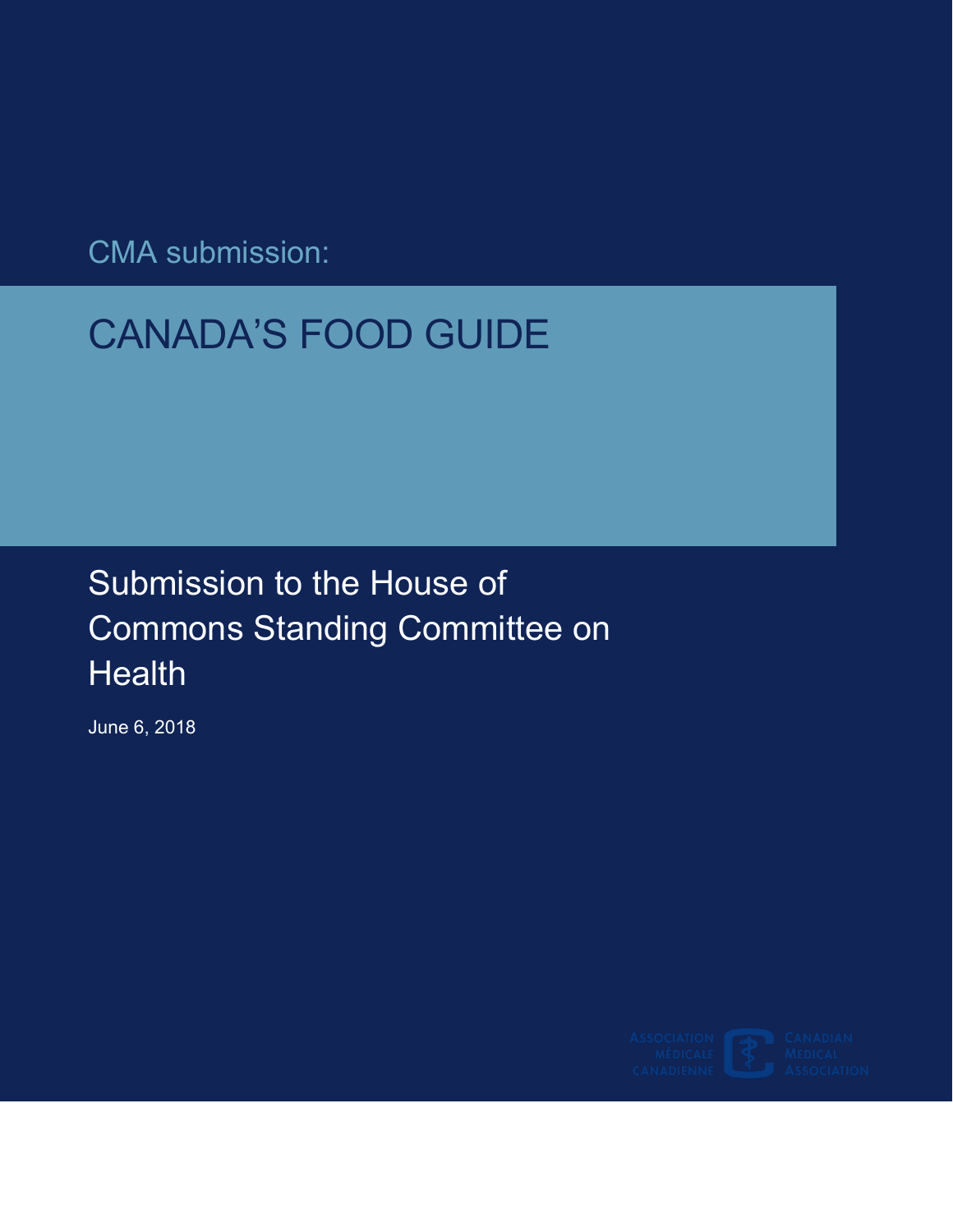The Canadian Medical Association (CMA) is the national voice of Canadian physicians. Founded in 1867, the CMA's mission is empowering and caring for patients and its vision is to support a vibrant profession and a healthy population.

 On behalf of its more than 85,000 members and the Canadian public, the CMA performs a wide variety of functions. Key functions include advocating for health promotion and disease/injury prevention policies and strategies, advocating for access to quality health care, facilitating change within the medical profession, and providing leadership and guidance to physicians to help them influence, manage and adapt to changes in health care delivery.

The CMA is a voluntary professional organization representing the majority of Canada's physicians and comprising 12 provincial and territorial divisions and over 60 national medical organizations.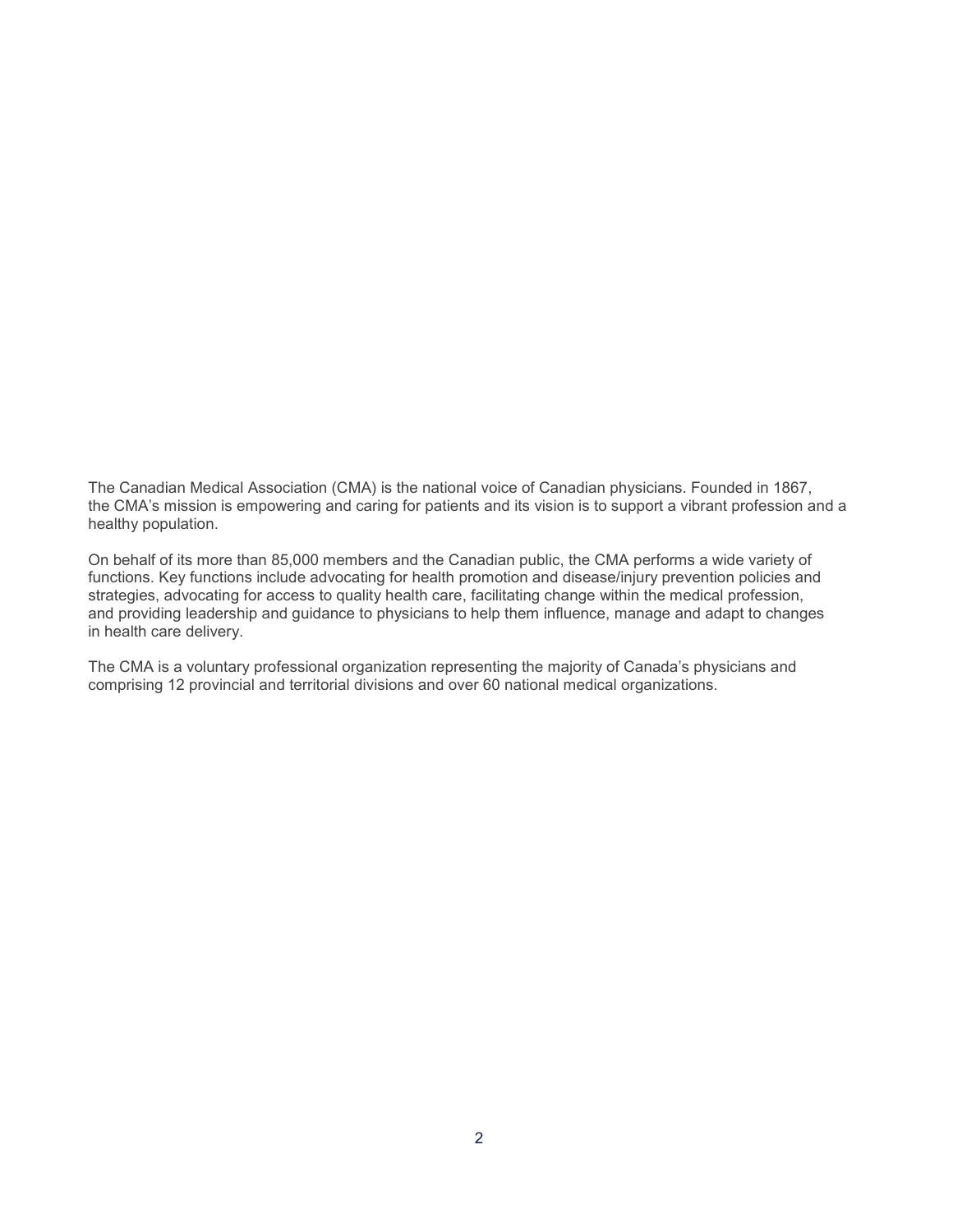Standing Committee on Health with respect to its study of *Canada's Food Guide*. The CMA supports access to The Canadian Medical Association (CMA) is pleased to provide this submission to the House of Commons healthy foods to improve individual health and well-being and the overall health status of the population. [1](#page-5-0) 

 advocacy as well as through membership in various coalitions. Some of the issues addressed include the than 16 years of age, and a levy on the manufacturers of sugar-sweetened beverages. The CMA has been active on nutritional issues for many years, both directly through its policy and government nutrition facts table, front-of-package labelling, a ban on the marketing of food and beverages to children younger

 efforts concerning healthy eating and healthy diets. Children and adults are consuming fewer than the Canadians' self-reported dietary intakes do not meet national dietary recommendations despite public education recommended number of servings of vegetables and fruits, an established proxy for healthy eating habits, and they are exceeding daily recommended intakes of sodium.<sup>[2](#page-5-1),3</sup>

an increased risk of chronic disease and greater difficulty in disease management later in life. $^{\rm 5}$ The protection of vulnerable populations including children is of paramount concern to the CMA. Access to nutritious food is essential in early childhood development in support of later adult health[.4](#page-5-3) The availability of food security programs is a key element in preventing children from developing dietary deficiencies that would lead to

The Food Guide has historically been a valued resource for Canadians, and physicians have found it useful in counselling their patients about healthy eating. However, there are serious concerns with the present Food Guide,<sup>6</sup> which was released in 2007, and physicians have increasingly called for it to be reviewed.<sup>7</sup>

prepare meals from scratch and promoting the value of family meals.<sup>8</sup> Other countries have made significant changes to their dietary guidelines. Brazil, for example, has developed a guideline that incorporates simple-to-follow, common-sense messaging, such as encouraging Brazilians to

A new, modern Canadian guide is needed. Witnesses appearing before the Senate Committee on Social Affairs, Science and Technology characterized the current version as being "at best ineffective, and at worst enabling, with respect to the rising levels of unhealthy weights and diet-related chronic diseases in Canada."<sup>9</sup>

Health Canada is in the process of revising the Food Guide, having done an extensive review of the evidence<sup>10</sup> and releasing Guiding Principles.<sup>11</sup>

### **Recommendations for a revised Food Guide**

A new approach to a food guide that addresses the larger picture, beyond daily nutrient consumption recommendations, is fundamental to the effort to improve the health of all Canadians and to the larger goal of developing a food policy for Canada. Indeed, "coordinated investments in health promotion and disease and injury prevention, including attention to the role of the social determinants of health, are critical to the future health and wellness of Canadians and to the viability of the health care system.["12](#page-6-0) 

CMA recommendations:

#### **1. The Food Guide must go hand in hand with efforts to increase access to affordable, healthy food**

Food insecurity does not affect all Canadians equally, and there are very clear social patterns of vulnerability[.13](#page-6-1)  Analyses of population survey data consistently identify low income as a predictor of household food insecurity. In addition, rates of food insecurity are highest among Aboriginal Canadians, households reliant on social assistance, households headed by single mothers, and those renting rather than owning a home.[14](#page-6-2) More research is needed to understand decisions surrounding the purchase of healthy foods versus unhealthy foods $15,16$  $15,16$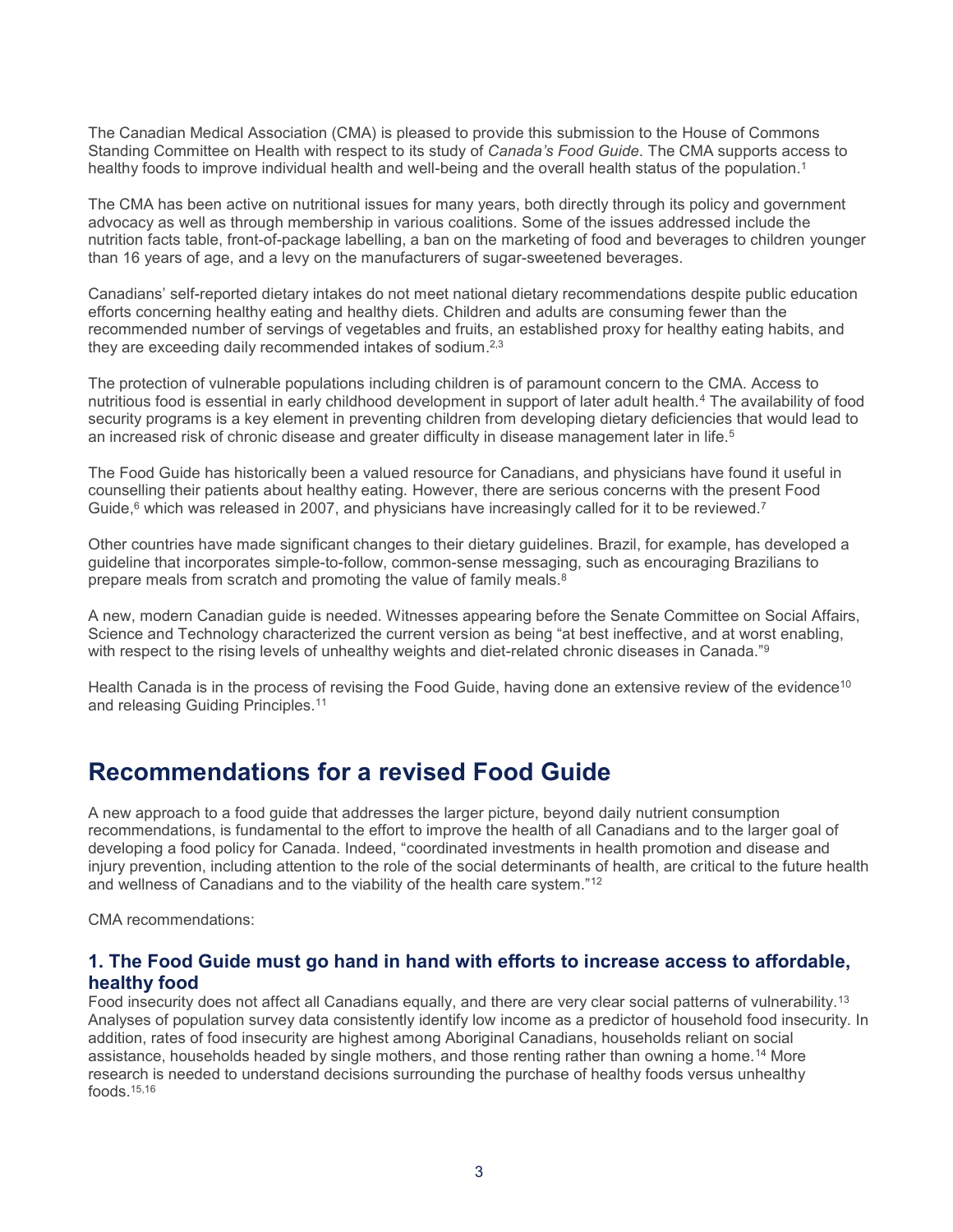Food Banks Canada reported that in March 2016, 863,492 people received food from a food bank, an increase of 1.3% over 2015, with eight of 10 provinces showing an increase.<sup>17</sup> As the report notes, "approximately 1.7 million Canadian households, encompassing 4 million people, experience food insecurity each year" with 340,000 of them experiencing severe food insecurity.<sup>17</sup>

Other determinants of healthy eating include a wide range of contextual factors, such as the interpersonal environment created by family and peers, the physical environment, which determines food availability and accessibility, the economic environment, in which food is a commodity to be marketed for profit, and the social environment. Within the social environment, social status (income, education and gender) and cultural milieu are determinants of healthy eating that may be working "invisibly" to structure food choice. [15](#page-6-3) 

#### **2. The Food Guide must be based on sound nutritional research**

With unhealthy diets consistently linked with chronic disease such as cardiovascular diseases (heart disease, stroke, hypertension, diabetes, dyslipidemia) and with an estimated 60% of Canadian adults and close to onethird of children being overweight or obese, there is a need for evidence-based approaches in the development of healthy eating policies and practices in Canada.

As the links between nutrition and disease and other impacts of nutrition on the health of our society are revealed and better understood, it is more important than ever to identify what influences healthy eating behaviours.<sup>18</sup> Food choices are structured by a variety of individual determinants of behaviour, including one's physiological state, food preferences, nutritional knowledge, perceptions of healthy eating and psychological factors.

 The Food Guide needs to incorporate emerging research on nutrition and health, for example, by emphasizing the need to replace saturated fats with unsaturated fats, as opposed to focusing on total fats. It also must take into account the changes in consumer behaviour and in the food supply.

#### **3. The Government of Canada must assure Canadians that the revision process is evidence based**

Canadians must be able to trust *Canada's Food Guide* as a source of unbiased information, based on evidence. The Food Guide must be part of a larger coordinated approach that also looks at other critical issues, such as the role of the marketing of unhealthy foods and beverages to children[.19 C](#page-6-7)MA is concerned that conflict-of-interest situations have arisen in the past where recommendations might favour certain products or food groups over others[.20](#page-6-8) Canadians must have confidence that their health and wellness is the primary focus of an evidencebased revision process.

#### **4. The Food Guide must reflect changing eating patterns reflective of our evolving and increasingly multicultural society**

Canadian society is more ethnically diverse than in the past, so it is necessary to keep in mind cultural preferences. The current food groups do not always take into account an understanding of traditional foods and cultural eating practices. These are intrinsically linked to identity and culture and contribute to overall health. Advice needs to be tailored to different ages and cultural groups.

 requirements. It is important to promote eating as a social undertaking, recognizing the essential role that food There is also a need to emphasize patterns of eating, as opposed to a focus almost exclusively on nutrient has in bringing people together.

It is also important to support the development of basic, practical culinary skills, which will reduce Canadians' dependence on restaurant meals and ultra-processed foods.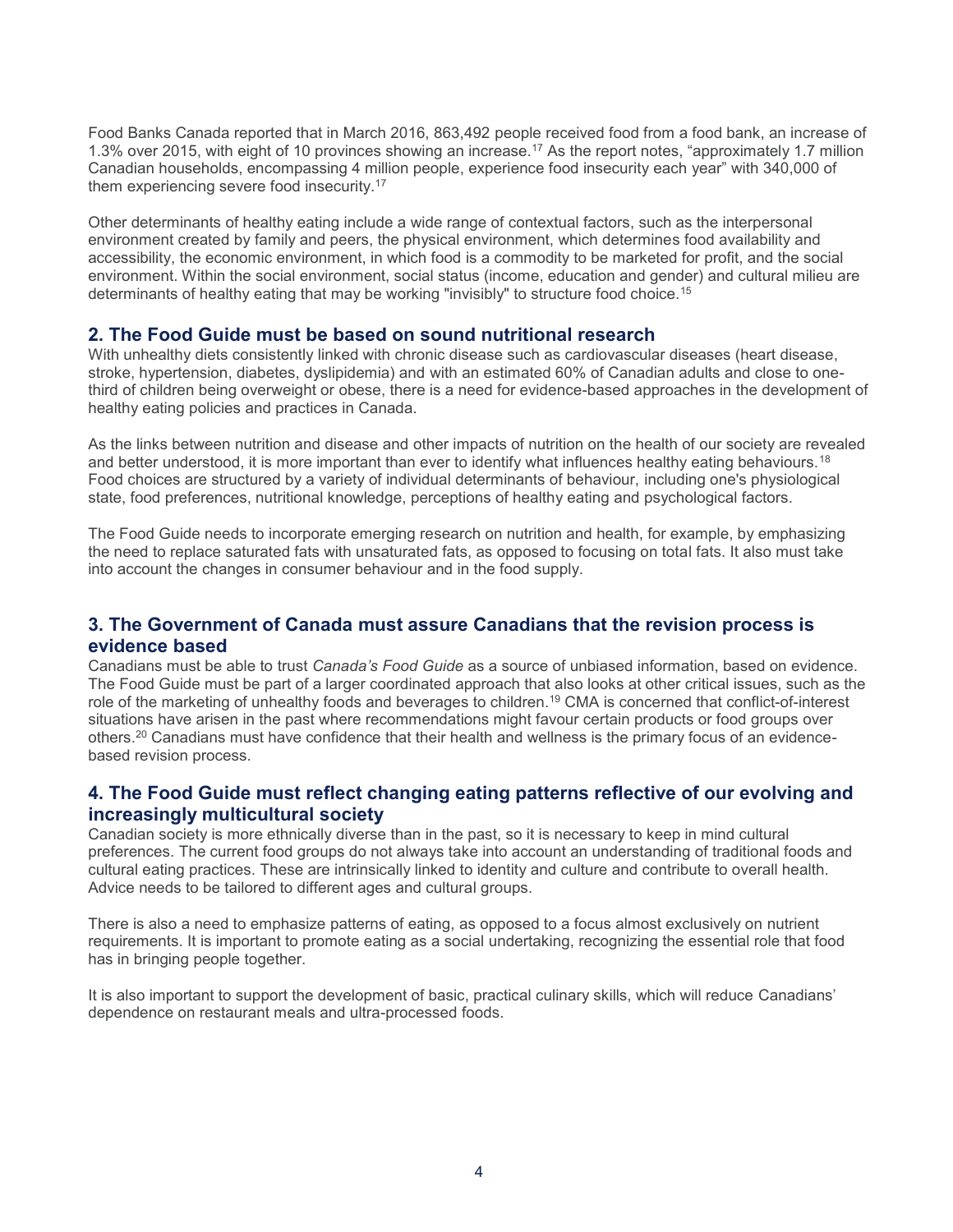#### **5. The Food Guide must encourage Canadians to reduce their reliance on processed foods**

 The production and consumption of ultra-processed foods has increased drastically in the last decades in both Typically, processed foods are energy dense (high in calories) but have fewer beneficial nutrients such as higher and lower income countries. Highly or ultra-processed food tends to contain less protein and dietary fibre than less processed foods and include high proportions of free sugar, total saturated fat, trans fat and salt. vitamins and proteins.

 consumed compared with unprocessed foods: increased "grazing," eating alone or eating while carrying out other Most processed foods encourage unhealthy ways of eating and have become popular because of their accessibility and convenience. These features have changed the way food and in particular these products are activities such as work or driving.

In addition, many calories consumed come in liquid form. Physicians are concerned with the Food Guide's support for fruit juices, given the plethora of sugar-sweetened beverages, including milk and milk alternatives. There should be a maximum amount of juice recommended for children, and the Food Guide should instead support the consumption of actual fruit.

#### **6. The Government of Canada must produce simple, practical products for Canadians and clear dietary guidance for health professionals**

 Guide must not be just another set of rules and lists or a long, cumbersome document. The challenge will be to take the evidence around nutrition and health and make it meaningful and useful. This is the only way that the Food Guide will actually be able to support and even provoke change. Reliable, trustworthy sources of information are essential to support healthy eating. However, the new Food

 and cultural groups. It should also be useful to people with certain health conditions who require regulation of their diet to improve health (e.g., people with diabetes or hypertension). It should support couples during To do that it must focus on the needs of the Canadians, with tools that personalize information for different age pregnancy and breastfeeding. There can't be only one set of guidance; rather, various versions should be produced that are adapted to different audiences.

 The Food Guide needs to be practical and simple to use. The concept of the number and size of servings of different foods, for example, has been very confusing. Research has shown that Canadians do not weigh or use of technology will allow information to be more accessible. measure their foods and serving sizes are often underestimated, promoting overconsumption. The Food Guide must support Canadians in deciphering food labels and making informed choices about what they consume. The

The guidance must be sensitive to issues related to the social determinants of health and food security, with attention to the cost and accessibility of foods. A focus on good sources of proteins, for example, as opposed to red meats and dairy, could allow for more choice. The Food Guide should provide guidance to food banks and other programs that seek to provide food to low-income families in terms of what foods they should procure for their clients.

As one of the most trusted sources of health information, physicians also need to be able to access the latest evidence in a user-friendly manner. Resources must be succinct and easy for physicians to access in a busy practice. They should allow a physician to go into more depth should that be required. As well, point-of-care tools that help clinicians explain technical facts to their patients in an accessible manner are needed.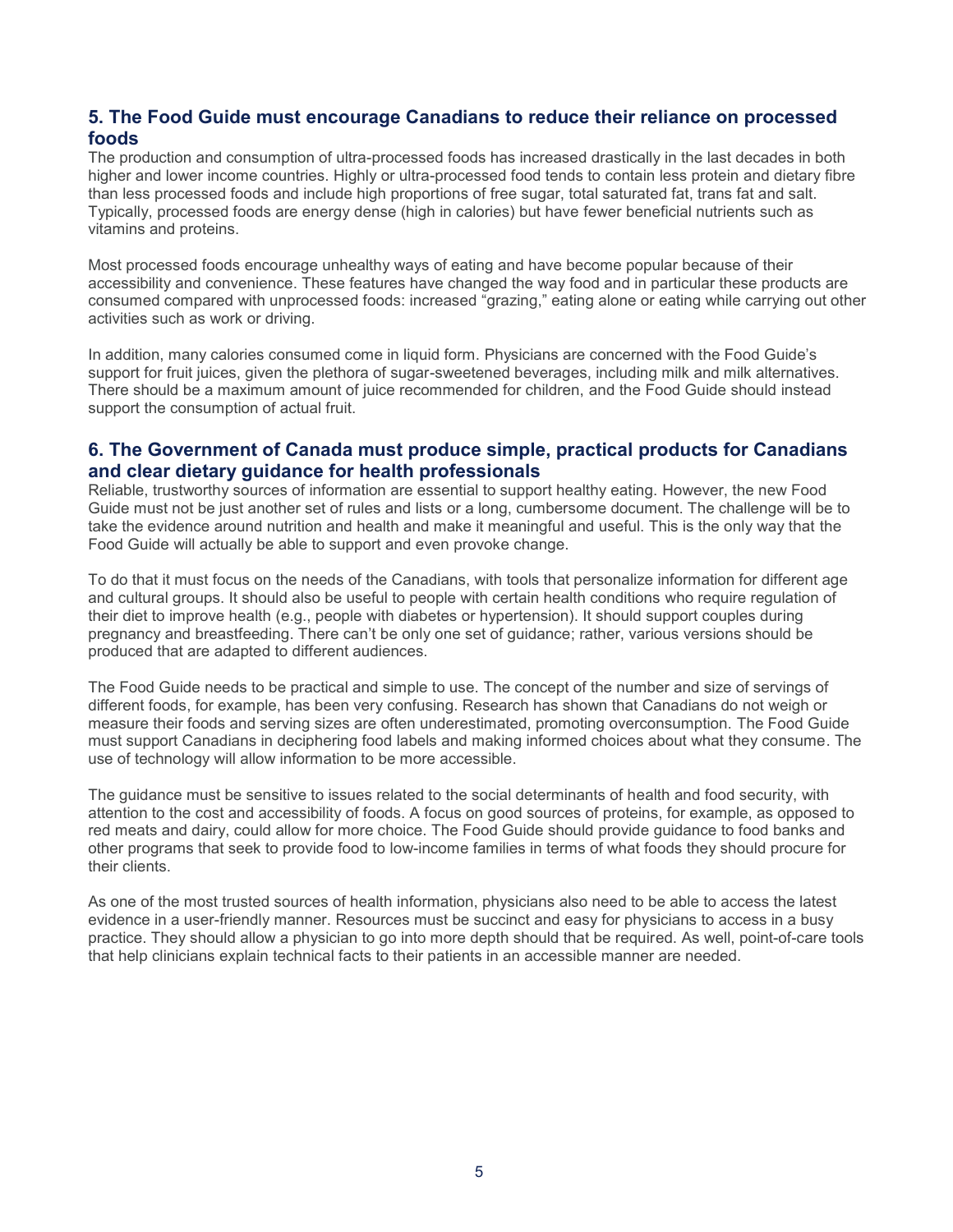## **Recommendations**

- **1. The Food Guide must go hand in hand with efforts to increase access to affordable, healthy food**
- **2. The Food Guide must be based on sound nutritional research**
- **3. The Government of Canada must assure Canadians that the revision process is evidence based**
- **4. The Food Guide must reflect changing eating patterns reflective of our evolving and increasingly multicultural society**
- **5. The Food Guide must encourage Canadians to reduce their reliance on processed foods**
- **Canadians and clear dietary guidance for health professionals**  6. **The Government of Canada must produce simple, practical products for**

<span id="page-5-1"></span><span id="page-5-0"></span> $\overline{a}$ <sup>1</sup> Canadian Medical Association (CMA). *Obesity in Canada: Causes, consequences and the way forward.* Ottawa:<br>CMA; 2015. Available: http://policybase.cma.ca/dbtw-wpd/Briefpdf/BR2015-12.pdf (accessed 2018 Feb 5). <sup>2</sup> Colapinto C, Graham J, St. Pierre S. Trends and correlates of frequency of fruit and vegetable consumption, 2007 to 2014*. Health Reports.* 2018 January;29(1):9-14. Available: [http://www.statcan.gc.ca/pub/82-003](http://www.statcan.gc.ca/pub/82-003-x/2018001/article/54901-eng.pdf) [x/2018001/article/54901-eng.pdf](http://www.statcan.gc.ca/pub/82-003-x/2018001/article/54901-eng.pdf) (accessed 2018 Feb 5).

<span id="page-5-2"></span><sup>3</sup> Van Vliet B, Campbell N. Efforts to reduce sodium intake in Canada: Why, what, and when? *Can J Cardiol.*  2011;27(4):437–445.

<span id="page-5-3"></span><sup>4</sup> Canadian Medical Association (CMA). *Early childhood development.* Ottawa: CMA; 2014. Available: <http://policybase.cma.ca/dbtw-wpd/Policypdf/PD15-03.pdf>(accessed 2018 Feb 2).

<span id="page-5-4"></span><sup>5</sup> Canadian Medical Association (CMA). *Health equity and the social determinants of health: A role for the medical profession*. Ottawa: CMA; 2013. Available <http://policybase.cma.ca/dbtw-wpd/Policypdf/PD13-03.pdf>(accessed 2018 Jan 30).

<span id="page-5-5"></span><sup>6</sup> Health Canada. *Eating well with Canada's food guide*. Ottawa: Health Canada; 2007. Available: [https://www.canada.ca/content/dam/hc-sc/migration/hc-sc/fn-an/alt\\_formats/hpfb-dgpsa/pdf/food-guide](https://www.canada.ca/content/dam/hc-sc/migration/hc-sc/fn-an/alt_formats/hpfb-dgpsa/pdf/food-guide-aliment/view_eatwell_vue_bienmang-eng.pdf)[aliment/view\\_eatwell\\_vue\\_bienmang-eng.pdf](https://www.canada.ca/content/dam/hc-sc/migration/hc-sc/fn-an/alt_formats/hpfb-dgpsa/pdf/food-guide-aliment/view_eatwell_vue_bienmang-eng.pdf) (accessed 2018 Jan 30).

<sup>7</sup> Collier R. Calls for a better food guide. *CMAJ*. 2018 November 18;186(17):1281. Available: <https://doi.org/10.1503/cmaj.109-4911>(accessed 2018 Jan 30).

<sup>&</sup>lt;sup>8</sup> Ministry of Health of Brazil. *Dietary guidelines for the Brazilian population.* 2<sup>nd</sup> ed. Brazil: Ministry of Health of Brazil; 2014. Available: http://www.foodpolitics.com/wp-content/uploads/Brazilian-Dietary-Guidelines-2014.pdf (accessed 2018 Feb 1*).* 

<sup>9</sup> Report of the Standing Committee on Social Affairs, Science and Technology. *Obesity in Canada. A whole-ofsociety approach for a healthier Canada.* Ottawa: Senate of Canada; 2016 March. Available:

<sup>&</sup>lt;sup>10</sup> Health Canada. Evidence review for dietary guidance: summary of results and implications for Canada's food *guide*. Ottawa: Health Canada; 2015. Available: [https://www.canada.ca/content/dam/canada/health](https://www.canada.ca/content/dam/canada/health-canada/migration/publications/eating-nutrition/dietary-guidance-summary-resume-recommandations-alimentaires/alt/pub-eng.pdf)[canada/migration/publications/eating-nutrition/dietary-guidance-summary-resume-recommandations](https://www.canada.ca/content/dam/canada/health-canada/migration/publications/eating-nutrition/dietary-guidance-summary-resume-recommandations-alimentaires/alt/pub-eng.pdf)[alimentaires/alt/pub-eng.pdf](https://www.canada.ca/content/dam/canada/health-canada/migration/publications/eating-nutrition/dietary-guidance-summary-resume-recommandations-alimentaires/alt/pub-eng.pdf) (accessed 2018 Feb 2).

<sup>11</sup> Government of Canada. *Guiding principles [Canada's food guide consultation]*. Ottawa: Government of Canada; 2017 April 5. Available: <https://www.foodguideconsultation.ca/guiding-principles-detailed>(accessed 2018 Feb 5).